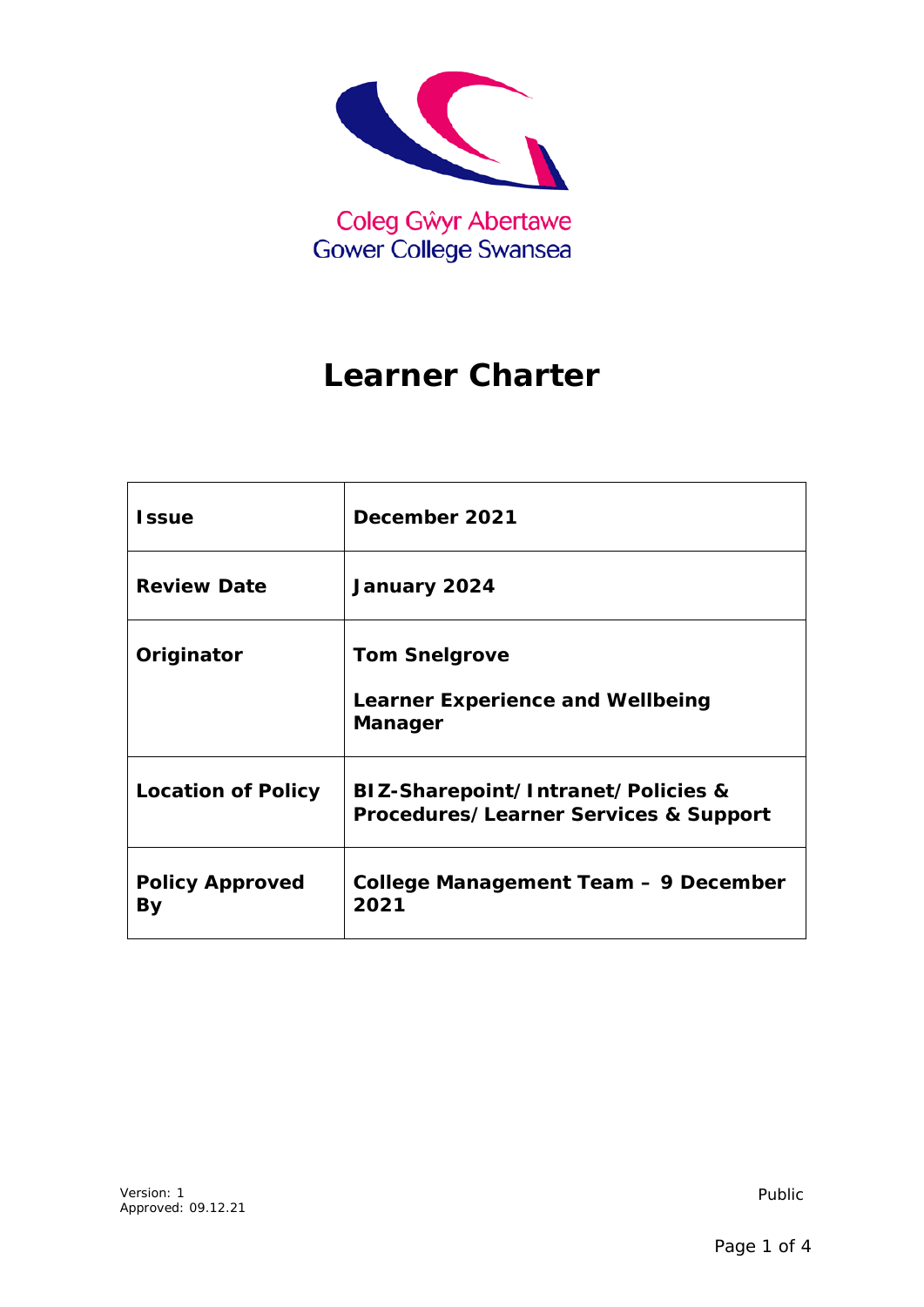# **Introduction and Scope**

The Gower College Swansea Learner Charter sets out the expectations to which all learners of the College are expected to follow and adhere too. In return, the College will aspire to provide the highest quality of education, experiences, training, wellbeing, support and opportunities.

Gower College Swansea Strategy 2020 – 2024

'The core of this plan is our continued commitment to not only putting our learners first and at the heart of all our decisions, but to provide the highest quality of education and training'

The Charter also reflects the College's values of: Integrity, One team, Self-Improving, Can do and Sustainable. Gower College Swansea recognises three learner core values: To Be Ready, to Be Respectful and to Be Safe, which underpin the charter for learners to follow.

## **Key Definitions**

#### *Gower College Swansea –* The College

*Learners –* All full time, part time, apprenticeships, higher education, or employability clients.

#### *All learners will Be Respectful by:*

- 1. Behaving in a **respectful manner**, to others and the college environment.
- 2. Not taking part in any form of bullying or harassment, appreciating and valuing the College's diverse community and cultural heritage (British Values).
- 3. Valuing the college environment by keeping areas clear and by supporting the college sustainability initiatives for example – using recycling bins correctly, turning lights and computers off when not in use.
- 4. Not breaking or defacing college property, facilities, and resources.
- 5. Following all college policies and procedures (These can be found on the website and learner portals).

## *All learners will Be Ready by:*

6. Aiming to achieve 100% attendance - including work placement. Attending and being on time for all learning experiences and activities within your programme / timetable. If you are absent, report your absence accordingly. (Your attendance will be monitored and attendance below 90% may result in further action).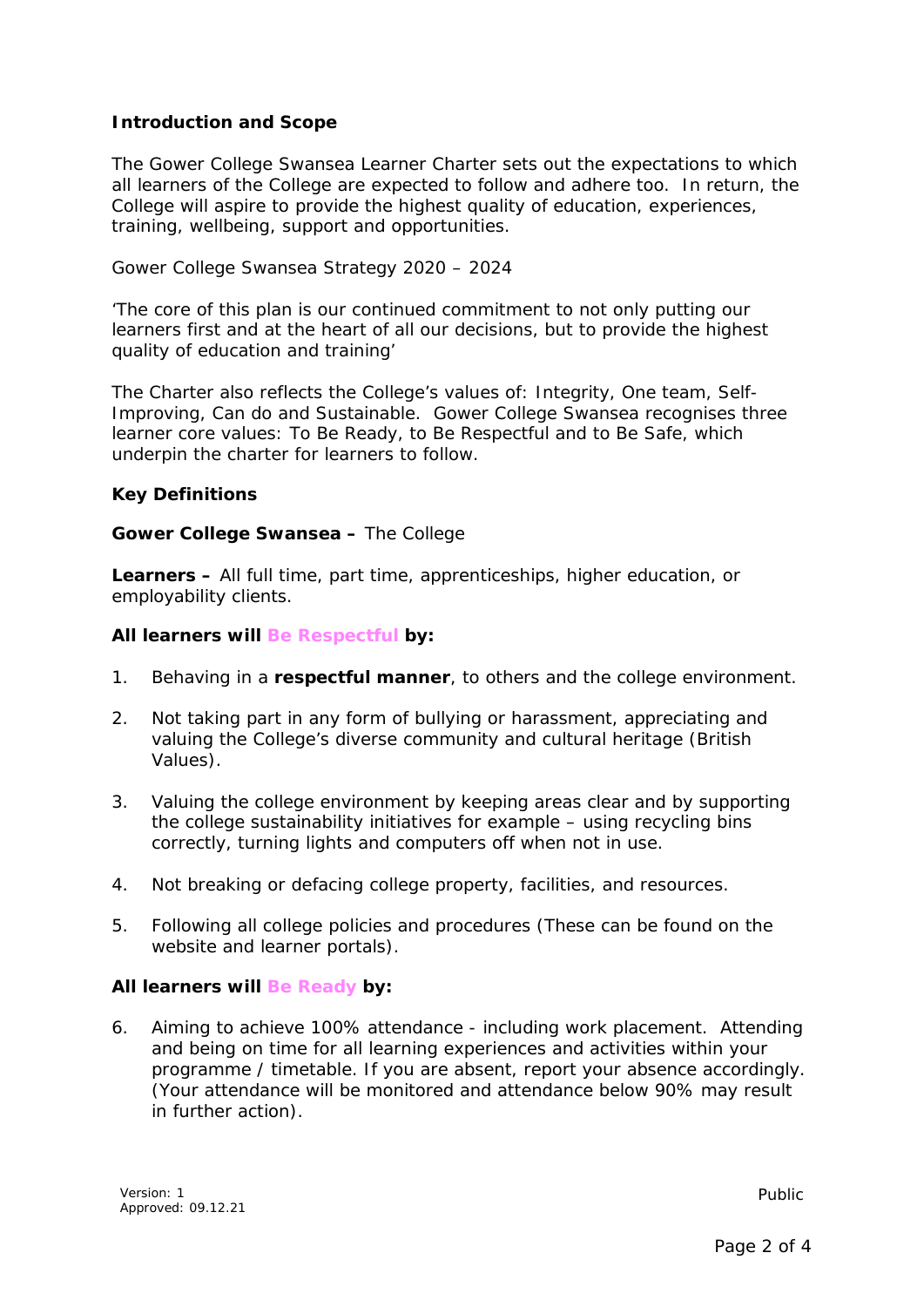- 7. Being prepared for all learning experiences and activities by having the relevant resources and / or equipment.
- 8. Completing all the work set by college staff to the agreed deadlines, and to the best of your ability.
- 9. Attending all internal and external examinations you have been entered for N.B. - If withdrawn without due reason you may be subject to the costs of the exam / assessment.
- 10. If in WBL or Work Placement you need to inform the college of any accidents or near misses within the work placement, as soon as possible.
- 11. Not Smoking or Vaping on college premises (except for designated areas) or on college transport.

# *All learners will Be Safe by:*

- 12. Not making any threats of violence, harassment, bullying, intimidation, or abuse. To promptly report any forms of violence, harassment, bullying, intimidation, or abuse.
- 13. **Only** using your Mobile phones or electronic devices for learning activities under **the direction of staff** or staying safe and connected in college.
- 14. Always displaying your college lanyard, whilst on college premises.
- 15. Not gambling on college property.
- 16. Not putting yourself or others at risk of harm, abiding by all college health and safety policies and following safe working procedures as directed by college or work-related staff, for example only enter your learning environment when given permission by the college staff.
- 17. Informing the college at the start of your course/placement of any Additional Learning Need (ALN) or physical, medical or emotional need that may require additional support (or at the earliest time if your support needs change).
- 18. Using the college IT systems appropriately and in line with our IT Acceptable Use Policy.
- 19. Informing the college of any changes to your personal details.
- 20. Never bringing, using, or selling illegal drugs/substances or dangerous weapons or alcohol on college premises or work placement or being under the influence of drugs and alcohol whilst in college or on work placement.

*Public*